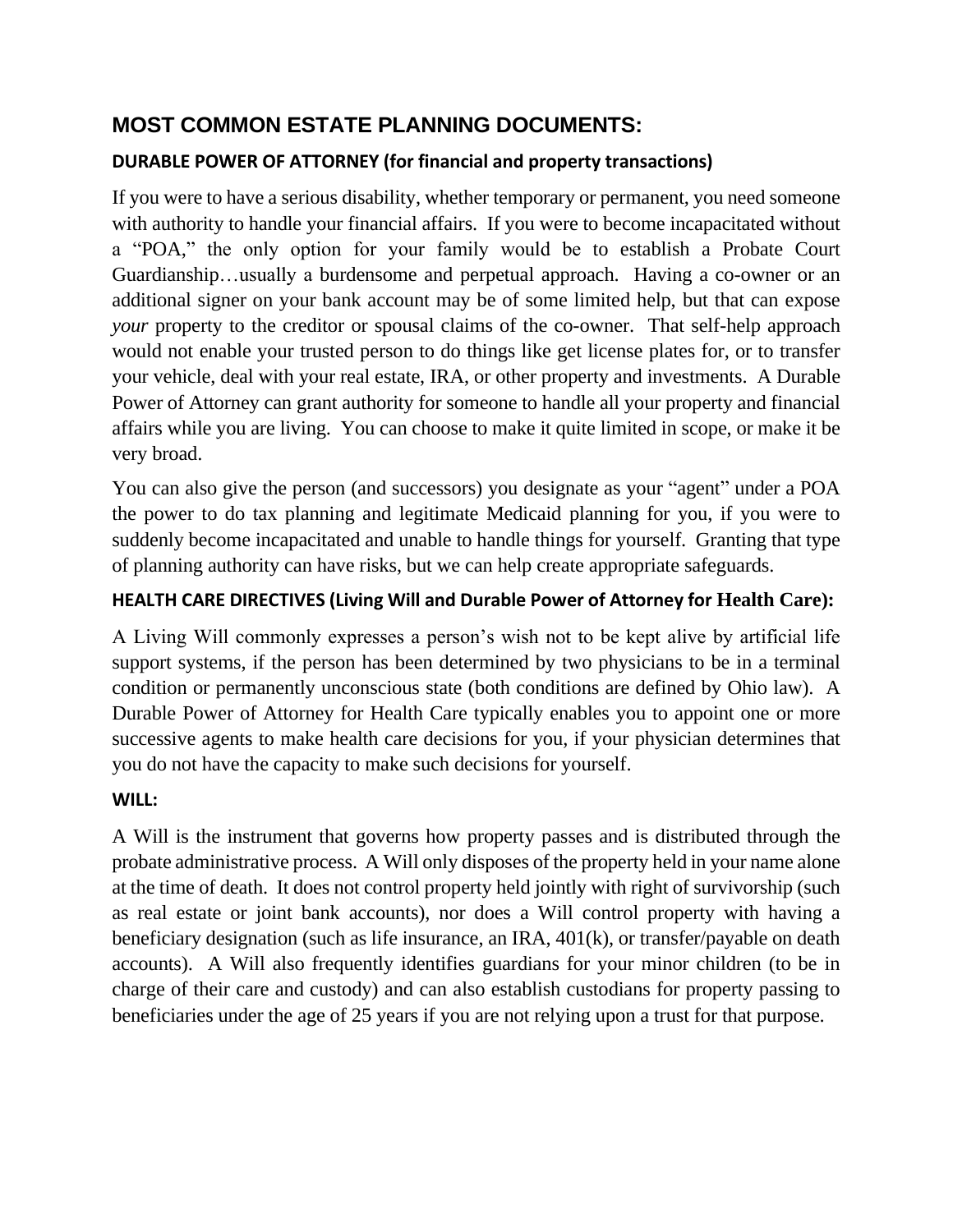#### **REVOCABLE LIVING TRUST:**

A trust is a legal arrangement (a contract) by which property is held by, and in the name of, a "Trustee" for the benefit and use of a "Beneficiary." Commonly the person making a Trust (the "Grantor" or "Settlor") also serves as an initial Trustee, to administer the assets for the Settlor's own benefit during the Settlor's own lifetime and while mentally and physically able to do so. A trust may be funded during the lifetime of the Settlor by re-titling assets into the name of the Trustee of the trust, to be held in accordance with the terms of the trust (e.g. "John Doe, Trustee of the John Doe Trust"). A trust may also be funded, in full or in part, at the death of the Settlor by a "pour-over" Will that provides that probate property is also to pass under the Will to the Trustee. Often the probate administrative process can be avoided entirely at death by designating the Trustee of the Trust as the direct beneficiary of property such as life insurance, securities accounts, or even real estate.

*Common Advantages of a Trust*. The following are some of the circumstances when you may want to consider using a Trust:

- if you have a desire to avoid probate and avoid financial disclosure in Probate Court records,
- if you have younger children or beneficiaries with special needs who may need longer-term management assistance,
- if you want to have someone control (but not preclude) a beneficiary's use of significant sums beyond the age of 25 (when a custodial account under the Uniform Transfers to Minors Act must terminate),
- if you have children by a prior marriage whom you desire to protect after your death, while still providing for a current spouse,
- if you have concerns about property passing to your in-laws or eventually reaching your descendants (children or grandchildren) in the event of the death of your spouse or child,
- if you want to protect your adult heirs from claims of creditors or spouses, particularly if there is a history or concern of financial or marital difficulties, or a business liability exposure,
- if you are one of the fortunate people for whom federal estate tax planning is appropriate due to having significant wealth,
- if you have adult children or beneficiaries who may have estate tax or creditor/spousal protection concerns of their own, in which case appropriate trust planning on your part may have significant estate tax or creditor protection benefits for them and their heirs.